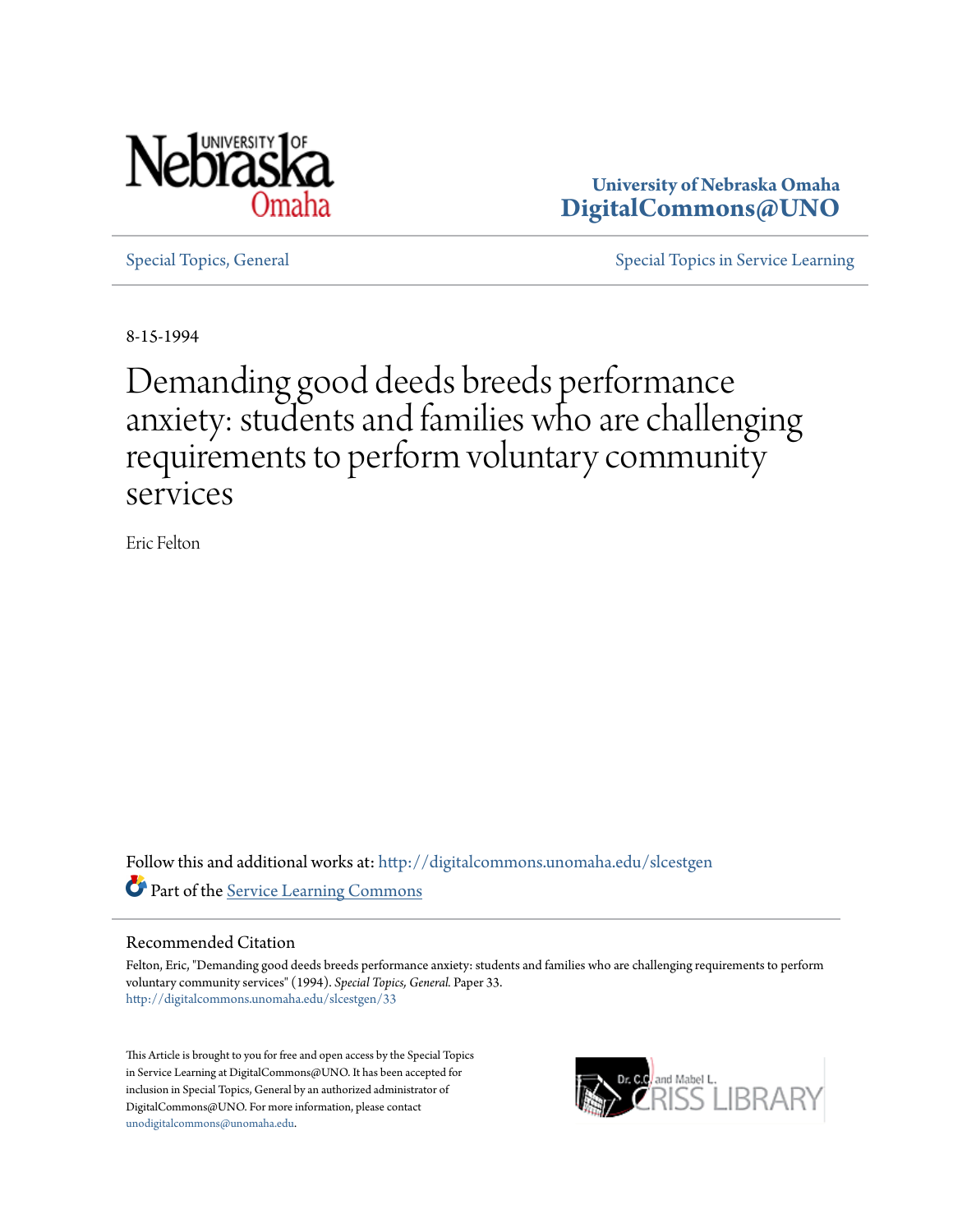Title: Demanding good deeds breeds performance anxiety. (students and families who are challenging requirements to perform voluntary community services)

Authors: Felten, Eric

Citation: Insight on the News, August 15, 1994 v10 n33 p10(3)

Subjects: Community service (Punishment) Laws, regulations, etc. School children Cases School credits Laws, regulations, etc.

Statutes: United States Constitution. 13th Amendment

Full Text COPYRIGHT Washington Times Corporation 1994

===================================================

Abstract: Students are beginning to challenge in court school districts that force children to work in community projects as part of the requirements for graduation. They object on grounds of involuntary servitude stipulated in the 13th amendment and on moral principles of mandatory giving.

==================================================

Aric Herndon is a model of the sort of youthful community service worker that has been touted by presidents George Bush and Bill Clinton and other advocates of civic involvement and charity. A volunteer at the thrift shop run by the Chapel Hill, N.C., Parent-Teacher Association, the 14-year-old has donated his time and sweat to build split-log benches for a local nature trail. So it would seem that before even beginning his sophomore year at Chapel Hill High School this fall, Herndon would have completed the 50 hours of community service that the Chapel Hill-Carrboro City Board of Education requires for graduation. But according to the board's rules, Herndon's work doesn't count as true community service because he received compensation: Boy Scout merit badges and his Eagle Scout rank.

"They say I'm receiving a benefit by getting merit badges and Boy Scout ranks," says Herndon. "But isn't it also a benefit to get a diploma for community service?"

Mailonal Information Center Service Learning<br>Inford Ave. Room R290 Buford Ave, Room R2<br>Paul, MN 55108-6197<br>1-800-808-SERVE Buiord Ave, Paul, MN  $\frac{1}{2}$ 1954  $\hat{u}$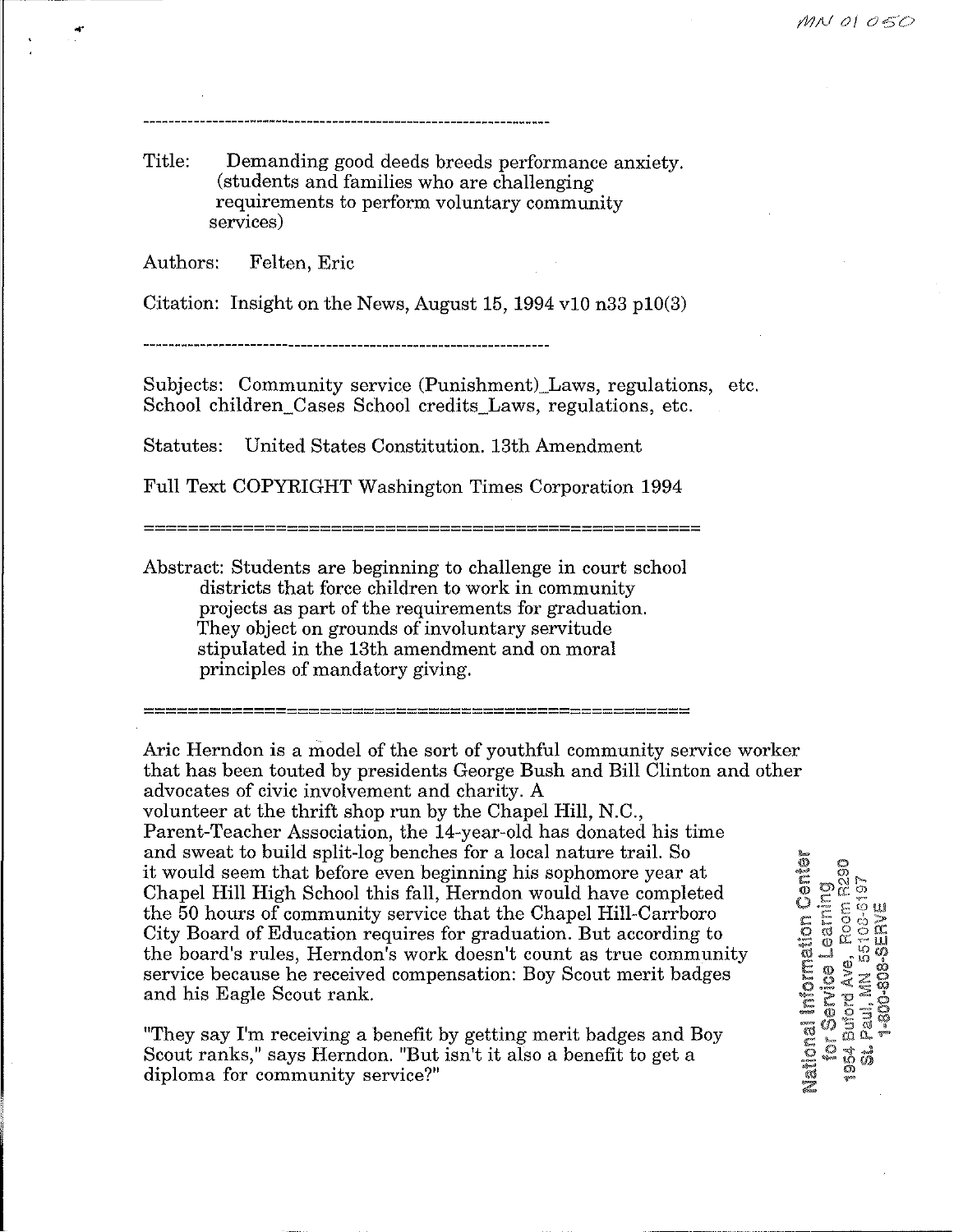Frustrated with the rules that disqualify his scouting activities and with the very concept of required service, Herndon and his parents joined a lawsuit with another student, John Reinhard III, challenging the constitutionality of the board's edict. They claim that by making students give away their labor without compensation, the board has run afoul of the 13th Amendment - adopted immediately after the Civil War to end slavery-- which out-laws involuntary servitude.

--- ---···------

*!* 

The students are being represented by the Institute for Justice, a libertarian public-interest law firm that also is challenging a mandatory community-service program on behalf of students Daniel Immediato and Mario Gironda Jr. of Rye Neck High School in Mamaroneck, N.Y. Nor are these the first such lawsuits: The Institute for Justice represented three Bethlehem, Pa., teenagers who, though involved in a variety of volunteer activities, objected to their schools' required service programs. The students lost early this year in federal circuit court -- the judges ruled that the service wasn't involuntary servitude because the students could always drop out if they wished-- and the Supreme Court declined to take up the case.

But as mandatory community-service programs proliferate in schools across the country (according to the Educational Research Service, one quarter of America's public schools already impose a volunteering requirement and another 10 percent of school districts plan to prescrie community-service responsibilities within the year), the lawsuits are proliferating as well. Institute for Justice lawyer Scott Bullock says he hopes that if enough cases are argued in enough jurisdictions, the justices will decide to weigh in. "However you look at it," says Bullock, "kids are being forced to give away free labor."

Although the students in these cases share a legal strategy, the more striking similarity is their universal bewilderment about the notion that volunteerism can be required. "They call it mandatory volunteering," says Herndon, "but I don't think it's volunteering if it's mandatory." David Moralis, one of the Bethlehem students, echoes Herndon's argument that required volunteering is a contradiction in terms, adding that once community service becomes a chore to fulfill graduation requirements, the satisfaction that comes from giving time and effort freely is lost. "When people are forced to serve," says Moralis, "it takes the fun out of it. If it's required, you don't feel like you're giving anything."

Like Moralis, the other Bethlehem students behind the Pennsylvania lawsuit, Lynn Steirer and Rachel Galassi, are active volunteers. Steirer, for example, gives her time to Meals on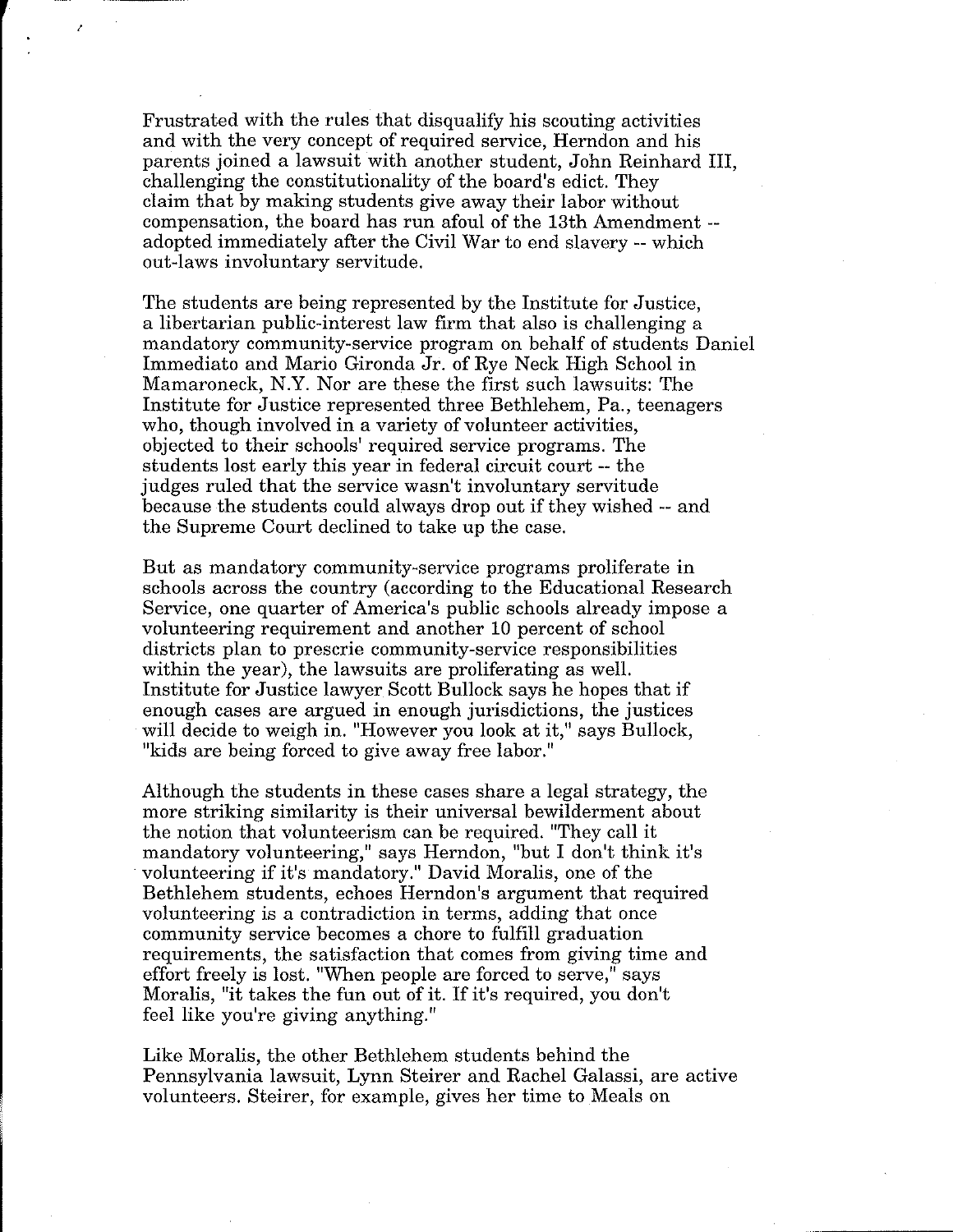Wheels and works at a nursing home and participates in Girl Scout projects. Though they lost their legal challenge, the three seniors refused, on principle, to submit their community-service work for school credit and were denied diplomas by their schools, Liberty High and Freedom High. In June, they held an alternative graduation ceremony at the Unitarian Universalist Church in Bethlehem to mark the end of their high school years. The three will take the General Educational Development, or GED, tests in late summer to earn high school equivalency diplomas and are scheduled to start classes at state colleges in the fall. Moralis says he is disappointed that it all turned out this way, but he has no regrets.

...

The questions Herndon and Moralis pose -- whether required community service provides the same satisfaction as charitable acts and whether a mandatory program can be called volunteering -- illuminate a dividing line in the ongoing national debate about community service. Is the job of government to inspire people to give their energies and money to causes in which they believe -- as with Bush's "Thousand Points of Light"? Or should the government enforce the responsibilities of citizenship through a sort of Swiss-style national service program that drafts youth into publicservice programs? Or perhaps there exists some middle ground, as with Clinton's GI Bill approach, in which students earn cash for college by devoting a couple of years to community service.

When government simply encourages charity and benevolence, the activities and organizations for which people volunteer do not become controversial political questions. But once volunteerism becomes a legal requirement, the question of what will count as "community service" can become a vitriolic issue. For starters, what about charitable organizations affiliated with churches? Does it breach the constitutional wall between church and state to fulfill a publicschool requirement by working for a religious organization? Concerned that it does, the school board in Bethlehem chose to allow students to serve with church groups only if the activities had no doctrinal component.

Even touchier than the religious issues, however, are the ideological ones. Conservative students and parents complain that school community-service programs strong-arm them into supporting liberal causes. For example, Planned Parenthood is on the list of organizations, preapproved by the Bethlehem School Board, through which students can earn their service credits; antiabortion groups such as Operation Rescue are not on the list.

The fact that Boy Scout service projects don't count toward the Chapel Hill schools' volunteering requirement may be one such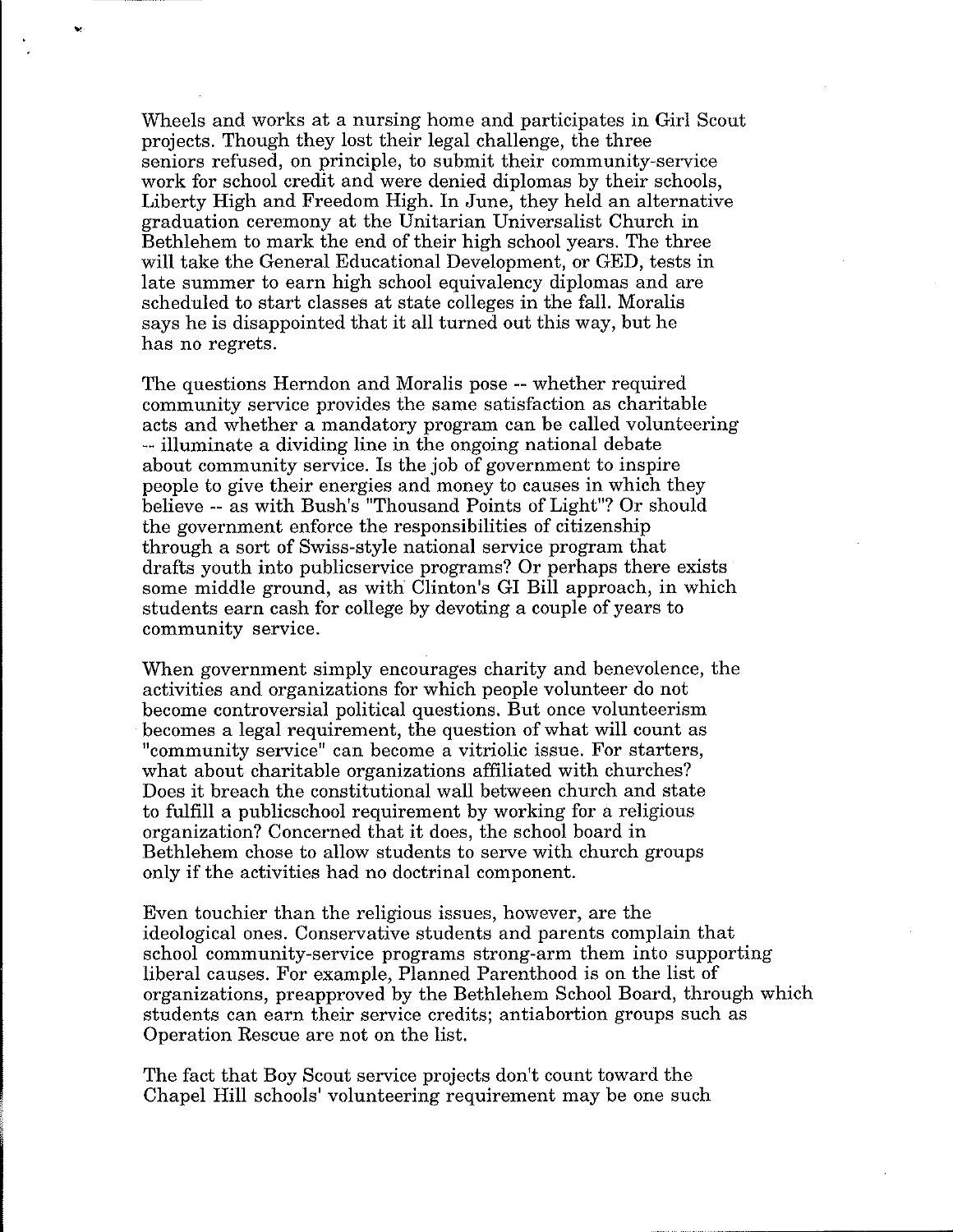ideological conflict. "This is doublethink," says Mark Pastin, president of the Council of Ethical Organizations and a critic of mandatory service programs. "This reasoning says that if a student does such a good job with his charitable work that he receives a Nobel Prize, then it doesn't count" -- which raises the question of whether something else is going on.

- 19

Once upon a time, the Boy Scouts of America was seen as a model of community involvement, citizenship and service. That was before the organization became the target of activists and citizens who accuse it of heterosexism, theism and other offenses -- which then raises the obvious question of whether Herndon's Eagle Scout work has been disqualified because scouting itself just isn't ideologically trendy.

Not so, says John McCormick, the attorney representing the Chapel Hill schools in the Herndon-Reinhard lawsuit. When the school board launched its mandatory-service program in the 1993-94 school year, the issue of scouting came up, says McCormick. Some of the parents on the program committee worried that mandatory service could interfere with scouting. They decided, McCormick says, that "community service would have to be without pay, for a nonprofit and without receiving any other award or commendation."

McCormick admits, however, that the school board and the community-service committee is not without its biases. If students wish to work for an organization not on the school's approved list -- for example, for a nonprofit engaged in political action of some sort -- they can go to the school's community-service committee for the go-ahead. The school board and committee "hadn't thought about the problem of how to deal with political advocacy. They were just going to deal with the question on an ad-hoc basis," says McCormick. "It seemed that if the group in question was politically correct, then it would be okay, and if it wasn't PC, then not. I had to tell them that that wouldn't do."

The Chapel Hill schools still may be testing the ideological waters, but in Maryland the schools already have dived in head first. In 1992, the Maryland State Board of Education passed a bylaw requiring community service of all high school students as a condition for graduation, giving Maryland the first statewide student-volunteer requirement in the country. Administered by the Maryland Student Service Alliance, or MSSA, an office within the Education Department, the program requires teenagers to put in 75 hours of volunteer work during their high school years.

Sensitive to the charge that they might be perpetuating an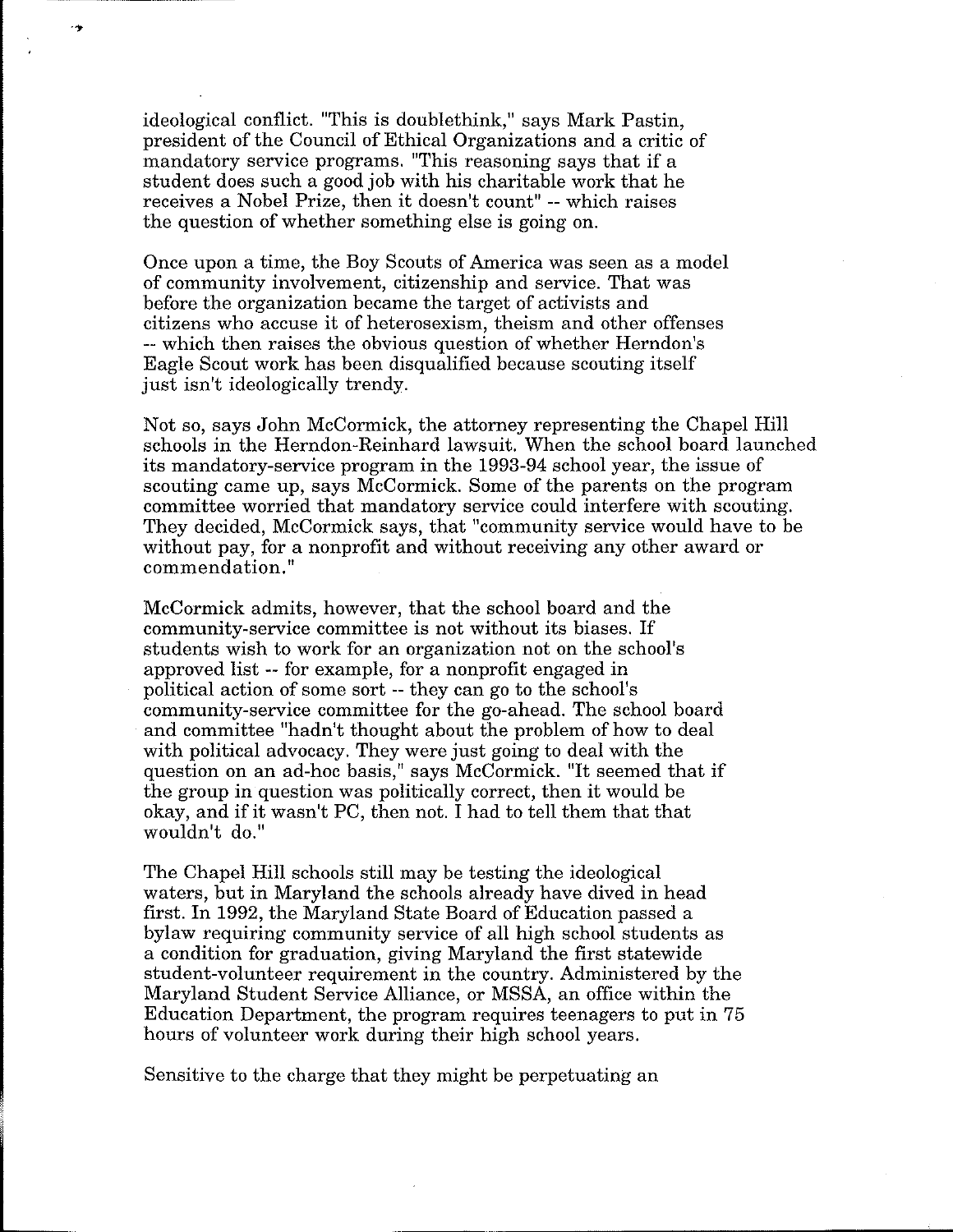oxymoron, the MSSA doesn't call the required work "volunteering" - instead, the agency prefers the term "service-learning." The choice of words is not just an exercise in euphemism; it is an effort to head off the sort of legal challenges being issued in other parts of the country. If the program is defined as an effort to force youth to work for free, it could be vulnerable to the involuntary-servitude charge. But by describing it in terms

of educational goals, the MSSA hopes to render the program noncontroversial -- no more objectionable than requiring students to complete homework or insisting they attend physical-education classes.

m,

The MSSA High School Service-Learning Guide, a handbook for the program, defines service-learning as "making a difference through actions of caring for others through personal contact, indirect service or advocacy, either in the school or in the community, with preparation and reflection."

The preparation and reflection parts are the educational gloss - the learning component, as it were. But what really distinguishes the Maryland program is its aggressive encouragement of political activity. By "personal contact," the MSSA refers to the types of activities usually considered community service -- visiting nursing homes, coaching for the Special Olympics, handing out sandwiches at a soup kitchen. But personal contact is only the start of what the Maryland agency sees as a "progression" of service-learning. After personal contact, students are encouraged to perform "indirect service" -- for example, recruiting other workers for the soup kitchen. As a final step, "the student may engage in advocacy," which could range from "writing a letter to the editor, to lobbying for a cause, to engaging in a political campaign."

Turning students into teenage lobbyists may seem a far cry from encouraging volunteerism, but the director of the MSSA, Maggie O'Neill, sees no contradiction in that. In O'Neill's view, the program doesn't cross the line from requiring community service to mandating political action. "How would you differentiate between the two?" she asks.

Frank Slobig is the director of the Center for Training and Technical Assistance at Youth Service America, a community-service advocacy group that works to develop effective programs. "I take the radical philosophical stance that service programs that don't lead to social change aren't worth their salt," says Slobig. "Kids can't help it if they are doing it right and being guided correctly. It has to make the person different and also change society."

The political activities that the program encourages tend to have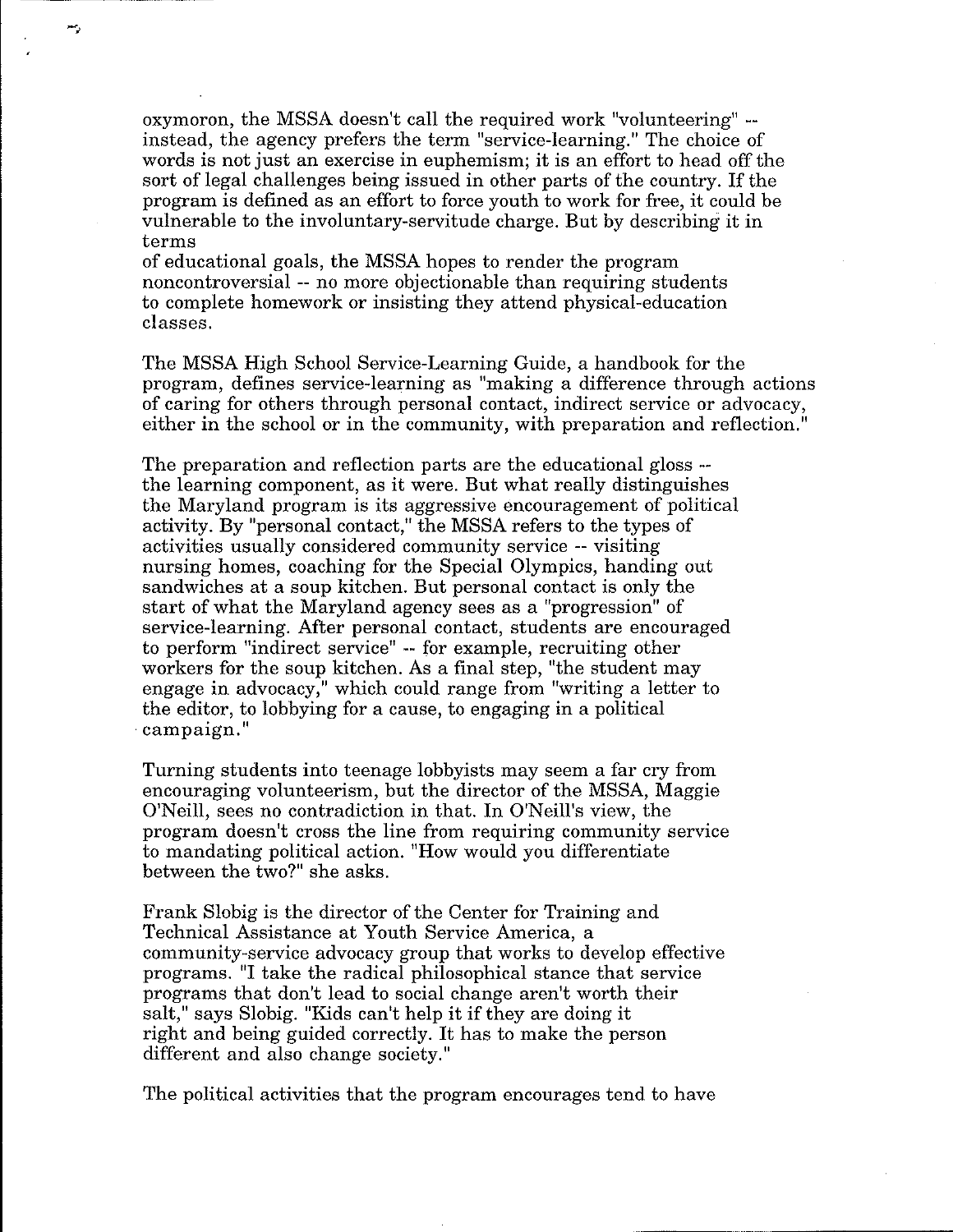a distinctly left-of-center flavor. "Environmental projects, hands down, have been the most popular," says O'Neill. In some cases this entails noncontroversial "personal contact" like planting marsh grasses or trees, but more often it involves immersing students in green politics. The Maryland service program reaches into the grade schools as well as the upper schools, not requiring hours of outside work, but incorporating service-learning into the curriculum. For students at Chevy Chase Elementary School, this means monitoring local streams for pollution and reporting their findings to the county council as a way to build political pressure for clean water. "That's kind of neat," says O'Neill. "The students are not only being thoughtful about the environment, but they're sharing their information with the community."

 $\cdot$ 

The MSSA handbook for elementary school service is chock-full of advocacy projects -- projects that are not necessarily presented in a politically neutral manner. In the streammonitoring section, students first are asked to respond to questions about the pollution they have seen in streams: "How does this make you feel?" They receive three possible responses from which to choose: "very angry," "angry" or "don't care."

Students then are encouraged to: "Speak to public officials. Advocate clean streams in the community .... Lobby [the) legislature about a proposed pollution law; propose a new law." Other projects in the handbook encourage elementary school children to "investigate U.S. companies whose products exploit the rain forests of the world," decide on ways to make them stop and then "speak to elected officials [to) ask for their support and help." O'Neill admits that the young students are not exactly left to make up their own minds about the politically sensitive issues at hand. "The teacher is structuring it for them, of course," she says.

The political content of the Maryland high school curriculum is even more prominent than that in the elementary schools. Among the chapter headings in the high school handbook are "Ending Bias," "Saving the Environment" and "Ending Poverty." In the poverty section, students are encouraged to "Lobby country or city council to provide greater access to services available through the Department of Social Services," and to "Write to state legislators supporting legislation that assists those in poverty."

Similarly, in the section titled "Serving People with Disabilities," the MSSA handbook suggests that teenagers "Lobby to provide access to all public places .... Conduct a consciousness-raising about handicapped parking facilities."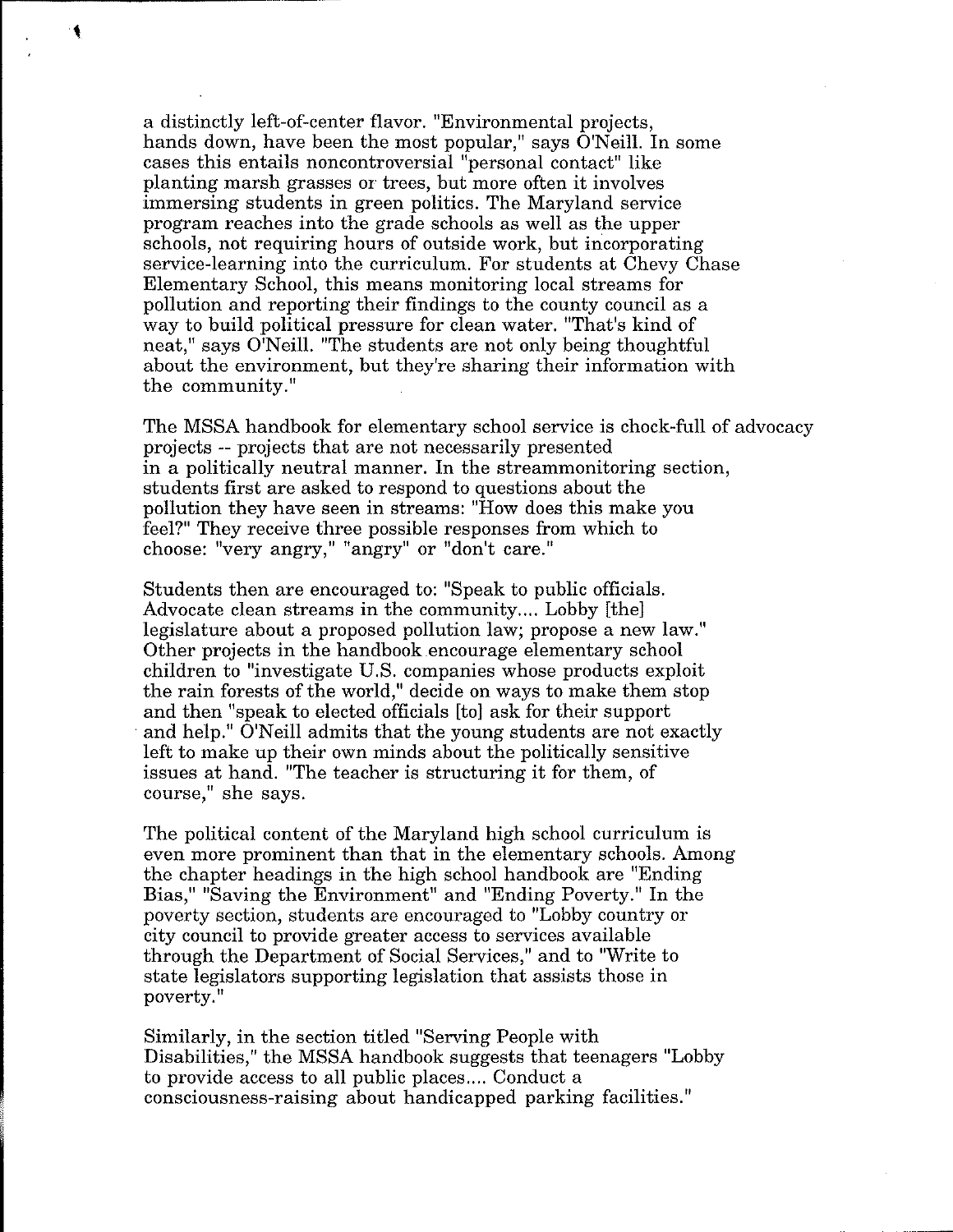Perhaps the most troubling example of the way in which the Maryland program enlists children in political causes is the suggestion that students "Be watchdogs for the Americans with Disabilities Act, and take action to remedy noncompliance with employment, transportation and accessibility provisions." When parents were told their children were going to be required to perform community service, they probably did not imagine it could entail reporting the family business to the Equal Employment Opportunity Commission. "Parents and students are under the correct assumption that the school system is selling a social agenda at the expense of its basic chartered objective," says mandatory-service critic Pastin.

"

That basic objective is to teach students to read, write, add, subtract and perform other academic tasks, argues Amitai Etzioni, a professor at George Washington University. A leader of the communitarian movement, Etzioni is a vocal advocate of volunteerism and community participation and believes it is perfectly reasonable for parents to teach their children to serve others by forcing them to perform charitable work. But the thinks the public schools have moved beyond their mission by requiring community service for graduation. "We're overwhelmed with the basics," he says. "Schools can't even keep law and order." Etzioni also points out that the volunteers -- those assisting at hospitals, for example -- often are more burdensome than helpful.

The Maryland community service program is opposed by the Maryland State Teachers Association, an affiliate of the National Education Association, because the teachers believe they already are overloaded without the additional responsibility of tracking and checking up on the service projects of their students. "We'd much rather be devoting our time to teaching the basics," says Kathleen Lyons, a spokes-woman for the association. "Other institutions ought to take care of that part of rearing children, for example, parents through their churches."

Because the Maryland program hasn't provided schools with funding or teachers with compensation for administering the projects, it has been largely ignored at the local level. "The Maryland program has been gutted," says Institute of Justice lawyer Bullock, which is why the group has not yet chosen to bring a challenge against the Maryland requirements. That may change, however, in the next two years when the students who were freshmen when the program was instituted become the first class of seniors to be confronted by the service requirements: "There are going to be a lot of frantic phone calls from parents," says Lyons.

At that point, the lawsuits in North Carolina and New York are sure to be in full swing, and the Institute for Justice may have a flood of clients ready to challenge the Maryland service